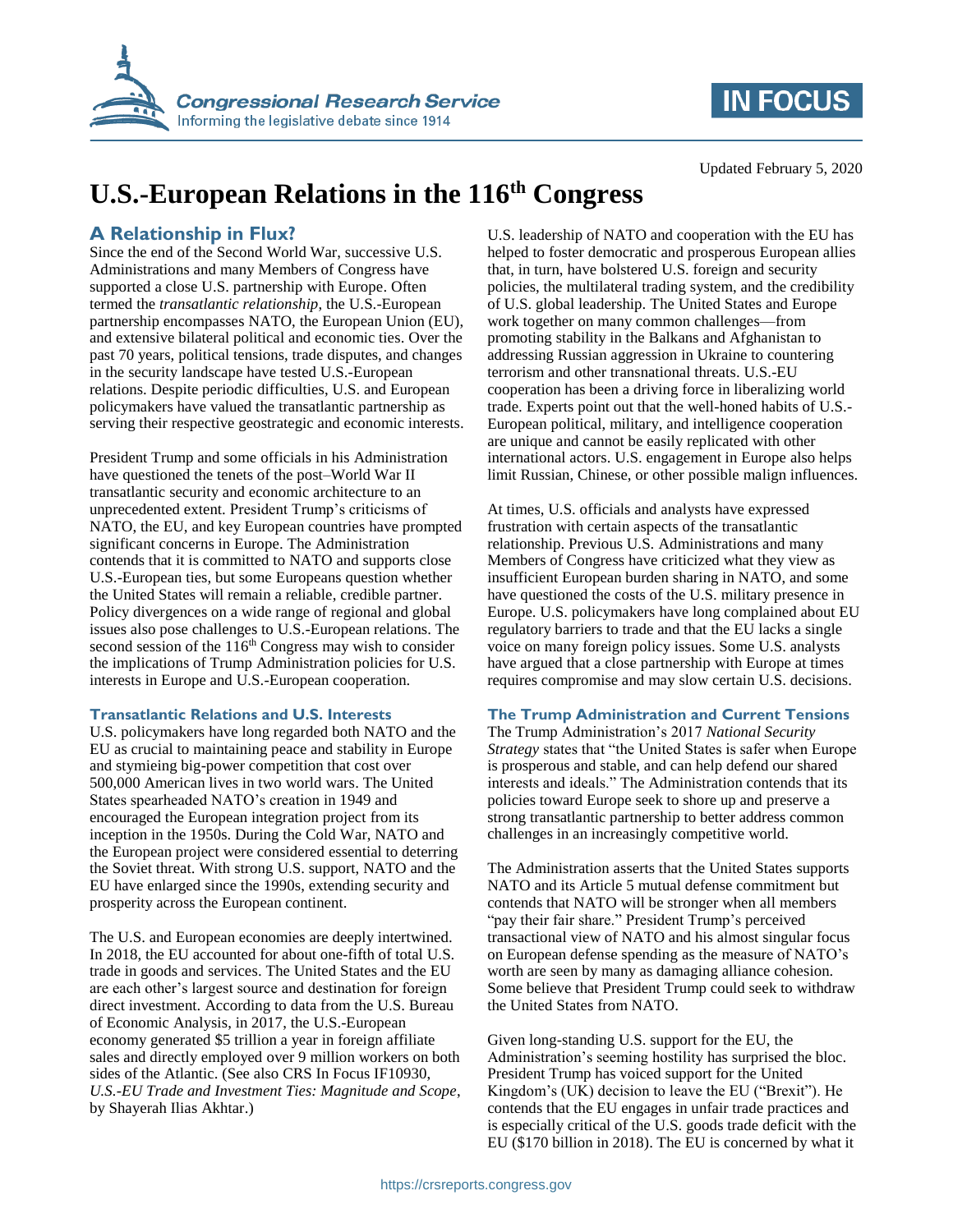views as protectionist U.S. trade policies, including the use of tariffs, and some question the extent to which the United States will remain a partner in setting global trade rules.

U.S.-European divisions have emerged on numerous other issues, including aspects of relations with Russia and China, the Middle East peace process, arms control, and the U.S. decision to withdraw from the Paris Agreement on climate change. Differences over Iran are considerable. The EU strenuously opposed the U.S. decision to withdraw from the 2015 multilateral nuclear deal with Iran. EU policymakers viewed the deal as further imperiled by the January 2020 U.S. drone strike that killed a powerful Iranian military commander. Although the UK, France, and Germany subsequently accused Iran of violating the nuclear accord, European officials resented President Trump's reported efforts to coerce this decision by threatening to impose tariffs on European automobiles.

Some analysts also are concerned about possible breakdowns in U.S.-European consultations, especially after European governments appeared blindsided by President Trump's decision in October 2019 to withdraw U.S. forces fighting the Islamic State terrorist group in Syria. Many European countries have participated in the U.S.-led effort to defeat the Islamic State. Some European officials contend that the U.S. decision paved the way for Turkey to launch a military operation in Syria against allied Kurdish forces fighting the Islamic State.

Administration supporters maintain that President Trump's approach is resulting in greater European efforts to spend more on defense and to address inequities in U.S.-EU economic relations. Some have sought to downplay concerns about the transatlantic partnership's demise. The Trump Administration has endorsed new NATO initiatives to deter Russia, increased the U.S. military footprint in Europe, and sought to de-escalate trade tensions with the EU. U.S. officials have invited European allies and friends to work with the United States to confront challenges posed by Russia, China, and Iran (among others).

#### **Future Prospects**

To many in Europe, U.S. policy trends appear to jeopardize the transatlantic partnership and the broader U.S.-led post– World War II international order. Some European leaders argue that Europe must be better prepared to address future challenges on its own. The EU has put new emphasis on enhancing defense cooperation and concluding trade agreements with other countries and regions, including Canada, Japan, and Latin America. U.S. supporters of close U.S.-European ties express concern that President Trump's approach to Europe endangers decades of cooperation that have advanced key U.S. security and economic interests.

Others contend that the transatlantic partnership will endure. Europe remains largely dependent on the U.S. security guarantee, and the magnitude of U.S.-EU trade and investment ties will continue to bind together the two sides of the Atlantic. Some observers note that European allies and partners in NATO and the EU continue to work with the Administration on common interests. (See also CRS Report R44249, *The European Union: Ongoing Challenges and Future Prospects*, by Kristin Archick, and CRS Report

R45745, *Transatlantic Relations: U.S. Interests and Key Issues*, coordinated by Kristin Archick.)

### **Issues for Congress**

Many Members of Congress appear to favor a strong, close transatlantic partnership. Broad bipartisan support exists in Congress for NATO. Many Members view U.S.-EU economic and trade ties as mutually beneficial. Potential issues for the second session of the  $116<sup>th</sup>$  Congress include

- NATO. In the 116<sup>th</sup> Congress, Members have considered legislation to reaffirm U.S. support for NATO and limit the President's authority to withdraw from the alliance. In light of NATO's 70<sup>th</sup> anniversary in 2019, Congressional hearings examined the future of the alliance, including NATO's costs and benefits for the United States. Congress also may wish to assess NATO efforts to counter terrorism and address emerging security challenges, including cyber and hybrid threats.
- **U.S.-EU economic relations.** Congress may review progress on a U.S.-EU trade liberalization agreement. In 2018, the Administration notified Congress of the negotiations under Trade Promotion Authority. U.S.-EU talks have been at an impasse amid discord on their scope, especially with respect to agriculture. Reports suggest that U.S. and EU officials may seek to revive trade negotiations in early 2020.
- **Future of the EU.** The EU is contending with numerous challenges, including its future relationship with the UK, "euroskeptic" political parties, democratic backsliding in some EU countries, migratory pressures, and terrorism. Congress may wish to consider whether and how such issues could affect the EU's future development and U.S.-EU cooperation.
- **Brexit.** The UK exited the EU on January 31, 2020. Congress may wish to review Brexit's implications for U.S.-UK and U.S.-EU relations, for NATO, and for the Northern Ireland peace process. Some in Congress support a future U.S.-UK free trade agreement.
- **Russia.** Congress has consistently condemned Russian aggression, including in Ukraine, and Russian influence operations in Europe and the United States. The 116<sup>th</sup> Congress has enacted sanctions aimed at curbing Russian energy export pipelines to Europe. Members also have considered additional sanctions legislation to address Russian election interference, arms sales, and other malign activities. European vulnerabilities to hostile Russian measures and the degree to which Russia could benefit from transatlantic divisions may be issues for continued congressional oversight.
- **China.** Many Members of Congress have expressed concern about China's growing strategic interest and financial investments in Europe, especially with respect to fifth generation (5G) network security and other critical infrastructure. Congress may wish to examine further the implications of Chinese activities for transatlantic security and economic relations.